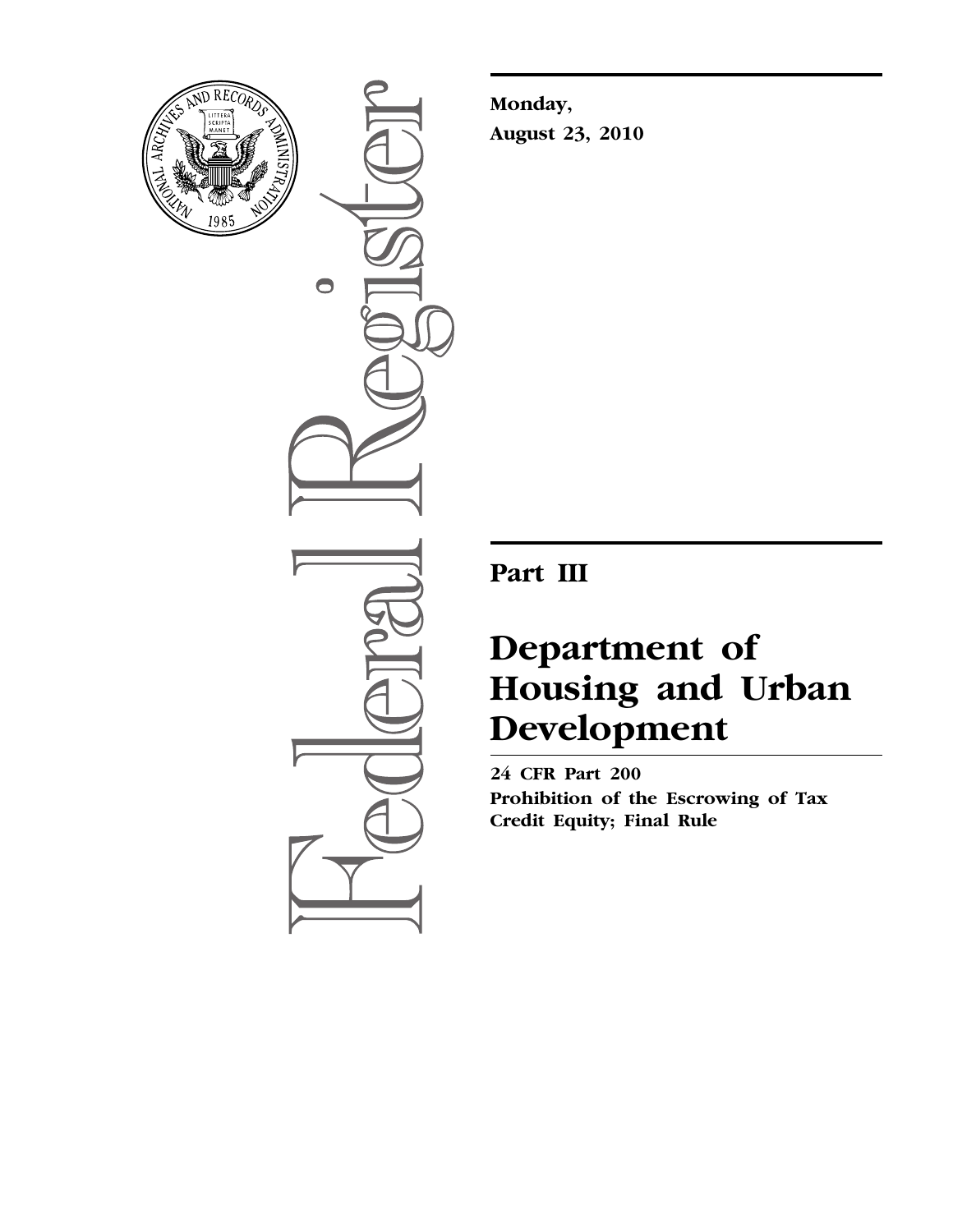## **DEPARTMENT OF HOUSING AND URBAN DEVELOPMENT**

# **24 CFR Part 200**

**[Docket No. FR–5290–F–02]** 

**RIN 2502–AI73** 

# **Prohibition of the Escrowing of Tax Credit Equity**

**AGENCY:** Office of the Assistant Secretary for Housing—Federal Housing Commissioner, HUD. **ACTION:** Final rule.

**SUMMARY:** This rule conforms HUD's Federal Housing Administration multifamily mortgage insurance regulations to a provision in Title VIII of the Housing and Economic Recovery Act of 2008 that prohibits a requirement that tax credit sales proceeds be placed into escrow, at the time of initial endorsement, for assurance of project completion and to pay the initial service charge, carrying charges, and legal and organizational expenses incident to the construction of the project. This rule does not prohibit HUD from requiring escrows of funds for other purposes, such as for working capital. The rule also makes other changes to reduce burdens on the use of tax credits. **DATES:** *Effective Date:* September 22, 2010.

**FOR FURTHER INFORMATION CONTACT:** Iris Agubuzo, Project Manager, Policy Division, Office of Multifamily Housing, Department of Housing and Urban Development, 451 Seventh Street, SW., Room 6158, Washington, DC 20410– 8000, telephone number 202–402–2662 (this is not a toll-free number). Individuals with speech or hearing impairments may access this number through TTY by calling the toll-free Federal Information Relay Service at 800–877–8339.

# **SUPPLEMENTARY INFORMATION:**

## **I. Background**

On October 9, 2009, HUD published a proposed rule (74 FR 52354) implementing section 2834(c) of the Housing and Economic Development Act of 2008, Public Law 110–289 (approved July 30, 2008) (HERA), codified at 12 U.S.C. 1715s, which prohibits HUD from requiring the escrowing of tax credit proceeds to assure project completion. This statutory provision changes HUD's practice of requiring a substantial portion of the low-income housing tax credit equity under 26 U.S.C. 42 to be placed in escrow for potential future use over the life of the project at the time of initial endorsement. This requirement has had an inhibiting effect on the building of new low-income housing tax credit projects, and often required the use of bridge loans until the escrowed proceeds were released. A full discussion of section 2834(c) of HERA, the tax credit programs related to this rule, and the proposed rule can be found in the proposed rule at 74 FR 52354–52355.

## **II. Public Comments**

The public comment period for this rule closed on December 8, 2009. HUD received one comment during the public comment period, from a trade association involved with the mortgage industry, which was supportive of the rule. This comment may be viewed at *[http://www.regulations.gov.](http://www.regulations.gov)* 

# **III. This Final Rule**

This final rule conforms 24 CFR 200.54 to section 2834(c) of HERA, codified as 12 U.S.C. 1715s. This final rule prohibits HUD from requiring the escrowing of equity from the sales of tax credits. In addition, the rule extends the same treatment to historic and New Markets Tax Credits so that the escrow requirement is eliminated when equity is provided from these types of tax credits. Finally, proceeds from New Markets Tax Credits are added to 24 CFR 200.54(c) as a type of funding that need not be fully disbursed prior to the disbursement of the mortgage proceeds, where approved by the Federal Housing Commissioner.

## **IV. Findings and Certifications**

#### *Environmental Impact*

This final rule does not direct, provide for assistance or loan and mortgage insurance for, or otherwise govern or regulate, real property acquisition, disposition, leasing, rehabilitation, alteration, demolition, or new construction, or establish, revise, or provide for standards for construction or construction materials, manufactured housing, or occupancy. Accordingly, under 24 CFR 50.19(c)(1), this final rule is categorically excluded from environmental review under the National Environmental Policy Act of 1969 (42 U.S.C. 4321).

# *Regulatory Flexibility Act*

The Regulatory Flexibility Act (RFA) (5 U.S.C. 601 *et seq.*) generally requires an agency to conduct a regulatory flexibility analysis of any rule subject to notice and comment rulemaking requirements, unless the agency certifies that the rule will not have a significant economic impact on a substantial number of small entities.

In accordance with the Regulatory Flexibility Act (5 U.S.C. 605(b)), this final rule was reviewed before publication, and the undersigned certifies that this rule does not have a significant economic impact on a substantial number of small entities. There are no anticompetitive discriminatory aspects of the rule with regard to small entities, and there are no unusual procedures that need to be complied with by small entities. This rule will allow mortgagors to retain more of their tax credit proceeds and, in many cases, relieve them of the need to take out a costly bridge loan to pay the costs for assurance of completion. Therefore, this rule, in conformance with statutory mandate, removes a costly regulatory requirement and does not impose any substantial economic impact on small entities. Therefore, the undersigned certifies that this proposed rule will not have a significant economic impact on a substantial number of small entities, and that an initial regulatory flexibility analysis is not required.

## *Executive Order 13132, Federalism*

Executive Order 13132 (entitled ''Federalism'') prohibits an agency from publishing any rule that has federalism implications if the rule either imposes substantial direct compliance costs on State and local governments and is not required by statute, or the rule preempts State law, unless the agency meets the consultation and funding requirements of section 6 of the executive order. This final rule does not have federalism implications and does not impose substantial direct compliance costs on State and local governments or preempt State law within the meaning of the executive order.

## *Unfunded Mandates Reform Act*

Title II of the Unfunded Mandates Reform Act of 1995 (2 U.S.C. 1531– 1538) (UMRA) establishes requirements for Federal agencies to assess the effects of their regulatory actions on State, local, and tribal governments, and on the private sector. This final rule does not impose any Federal mandates on any State, local, or tribal government, or on the private sector, within the meaning of UMRA.

## **List of Subjects in 24 CFR Part 200**

Administrative practice and procedure, Government contracts, Organization and functions (Government agencies).

# *Catalog of Federal Domestic Assistance*

The Catalog of Federal Domestic Assistance (CFDA) program numbers for